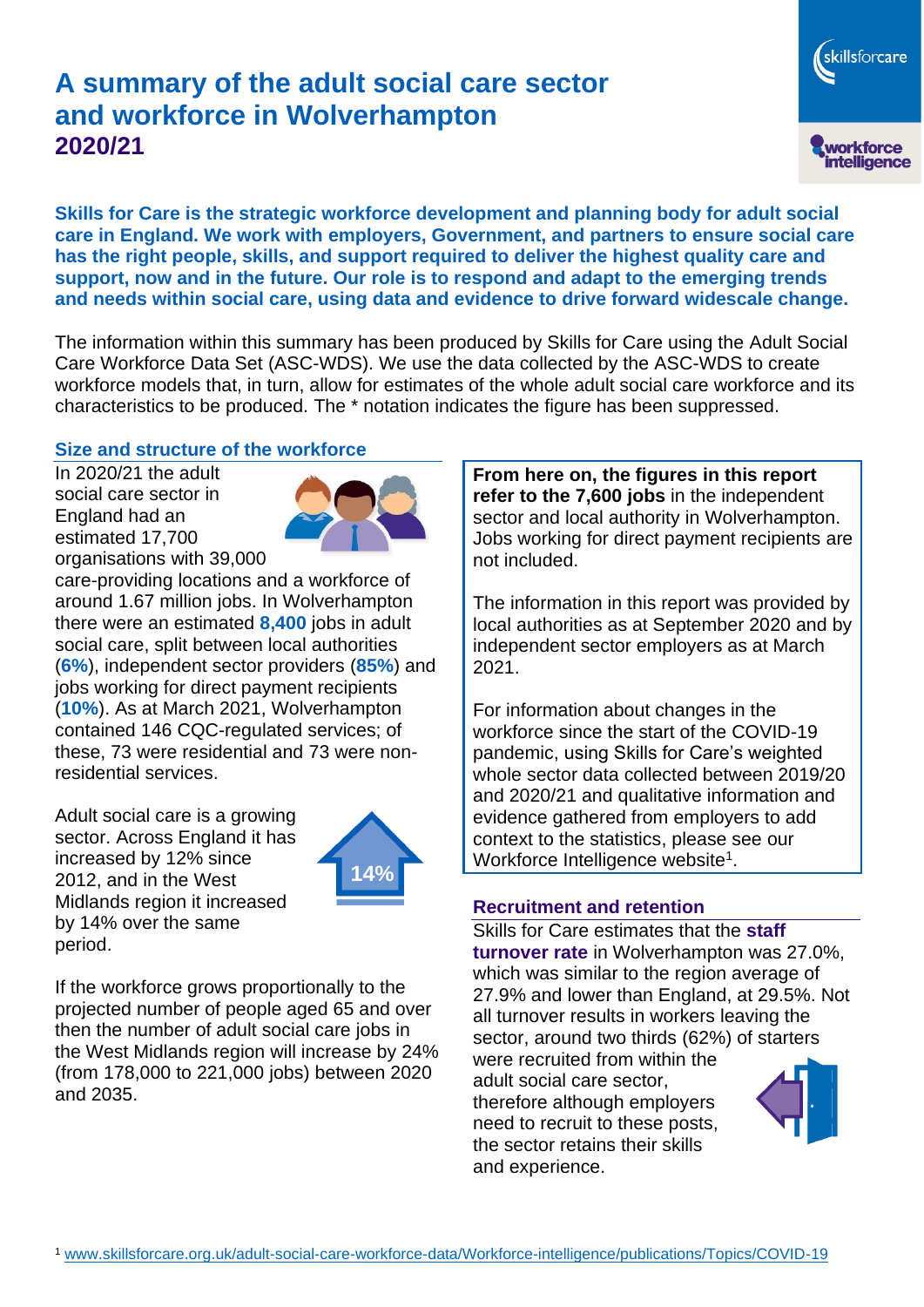Adult social care has an experienced 'core' of workers. Workers in Wolverhampton had on average **9.4 years of experience in the sector** and 83% of the workforce had been working in the sector for at least three years.

Using both workforce intelligence evidence and our links with employers and stakeholders across England, we know that recruitment and retention is one of the largest issues faced by employers. We have many resources and tools available to help, for example the 'Values-based recruitment and retention toolkit'<sup>2</sup> and 'Seeing potential: widen your talent pool'. <sup>3</sup> For more information please visit: [www.skillsforcare.org.uk/recruitment-retention](http://www.skillsforcare.org.uk/recruitment-retention)

#### **Employment information**

We estimate Wolverhampton had **7,600** adult social care jobs employed in the local authority and independent sectors. These included 550 managerial roles, 300 regulated professionals, 5,700 direct care (including 4,800 care workers), and 1,000 other-non-care proving roles.

The average number of **sickness days** taken in the last year in Wolverhampton was 11.1, (10 in West Midlands and 9.5 across England). With an estimated directly employed workforce of 7,100, this would mean employers in Wolverhampton lost approximately **79,000 days to sickness in 2020/21**. In England levels of staff sickness have nearly doubled over the course of the pandemic between 2019/20 and 2020/21, in total around 6 million extra days were lost to sickness than in the year before.

Almost a third (30%) of the workforce in Wolverhampton were on zero-hours contracts. Around a half (55%) of the workforce usually worked full-time hours and 45% were parttime.

#### **Chart 1. Proportion of workers on zero hours contracts by area**

**England** West Midlands Wolverhampton



### **Workforce demographics**

The majority (87%) of the workforce in Wolverhampton were female, and the average age was 43.4 years old.



Workers aged 24 and under made up 9% of the workforce and workers aged over 55 represented 24%. Given this age profile approximately 1,800 people will be reaching retirement age in the next 10 years.

Nationality varied by region, in England 83% of the workforce identified as British, while in the West Midlands region this was 87%. An estimated 87% of the workforce in Wolverhampton identified as British, 4% identified as of an EU nationality and 10% a non-EU nationality, therefore there was a higher reliance on non-EU than EU workers.

### **Pay**



Table 1 shows the full-time equivalent annual or hourly pay rate of selected job roles in Wolverhampton (area), West Midlands (region) and England.

All figures represent the independent sector as at March 2021, except social workers which represent the local authority sector as at September 2020. At the time of analysis, the National Living Wage was £8.72.

#### **Table 1. Average pay rate of selected job roles by area**

|                                 | <b>England</b> | Region  | Area    |
|---------------------------------|----------------|---------|---------|
| Full-time equivalent annual pay |                |         |         |
| Social Worker <sup>t</sup>      | £37,100        | £36,400 | £41,400 |
| Registered nurse                | £33,600        | £33,300 | £31,300 |
| Hourly pay                      |                |         |         |
| National Living<br>Wage         | £8.72          | £8.72   | £8.72   |
| Senior care worker              | £10.00         | £9.80   | £9.92   |
| Care worker                     | £9.29          | £9.11   | £8.95   |
| Support and<br>outreach         | £9.53          | £9.35   | £8.98   |

†Local authority social workers only.

Please note that pay varies by sector, with local authority pay generally being higher than independent sector pay.

[www.skillsforcare.org.uk/vba](http://www.skillsforcare.org.uk/vba)